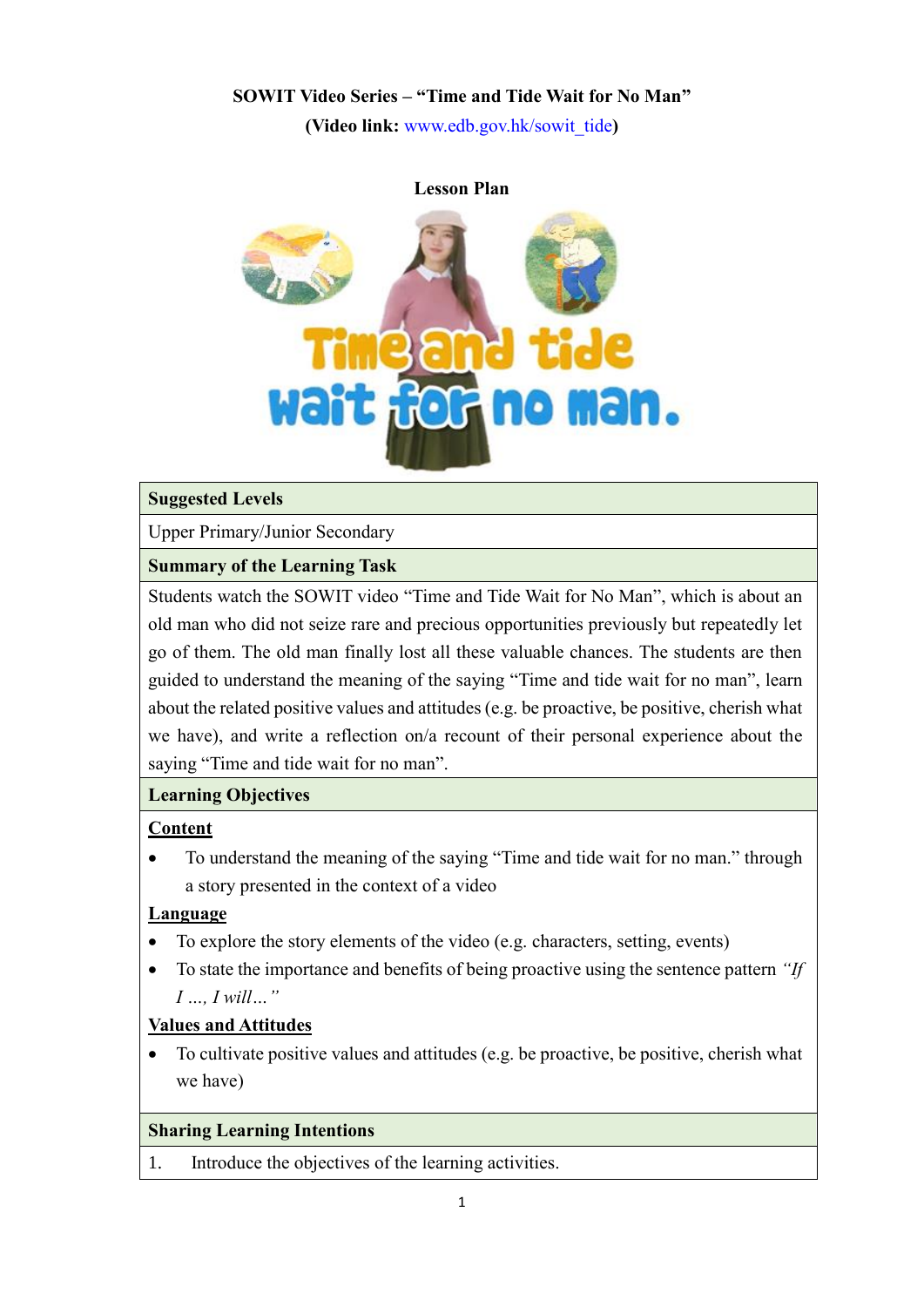### **Pre-viewing**

#### **Part A: Making Predictions about the Story Elements**

- 1. Refer students to *Activity Sheet: Part A*.
- 2. Draw students' attention to the pictures below, which depict the character and scenes of the SOWIT video "Time and Tide Wait for No Man". Elicit from students their guesses about the theme and the story plot.

(e.g. In picture (a), what is it and what may it imply? In picture (b), what may a unicorn and a rainbow represent? In picture (c), what would the boy do when seeing the unicorn? In picture (d), what would the young man do? In picture (e), how would the old man feel?)



3. Have students make predictions about the theme and the story plot using the above pictorial clues, and invite them to share their thoughts with their classmates.

1. 4. After playing the video, have students check whether their predictions are correct.

#### **Viewing**

#### **Part B: Understanding the Story Elements**

- 1. Refer students to *Activity Sheet: Part B*.
- 2. Introduce the story elements (i.e. characters, setting, events) before playing the video and instruct students to note down some key points for each element while watching the video.
- 3. Play the video "Time and Tide Wait for No Man".
- 4. Discuss with students the story elements of the video.

### **Post-viewing**

### **Part C: Learning about the Use of Rhetorical Devices - Contrast**

- 1. Refer students to *Activity Sheet: Part C*.
- 2. Analyse the use of contrast which shows how the character changed his feelings:
	- Three encounters with a unicorn: the character just procrastinated and gave up all the three chances of catching a unicorn.
	- The last encounter with a unicorn: the character wanted to catch it but failed.
- 3. Discuss with students how sad the character was in his last encounter.
- 4. Explain the use of contrast:
	- illustrates the theme (e.g. In his last encounter, he made up his mind to catch the unicorn. However, he was unable to do so because he was too old to run after the unicorn. If he had given up playing with his friends in his first encounter, he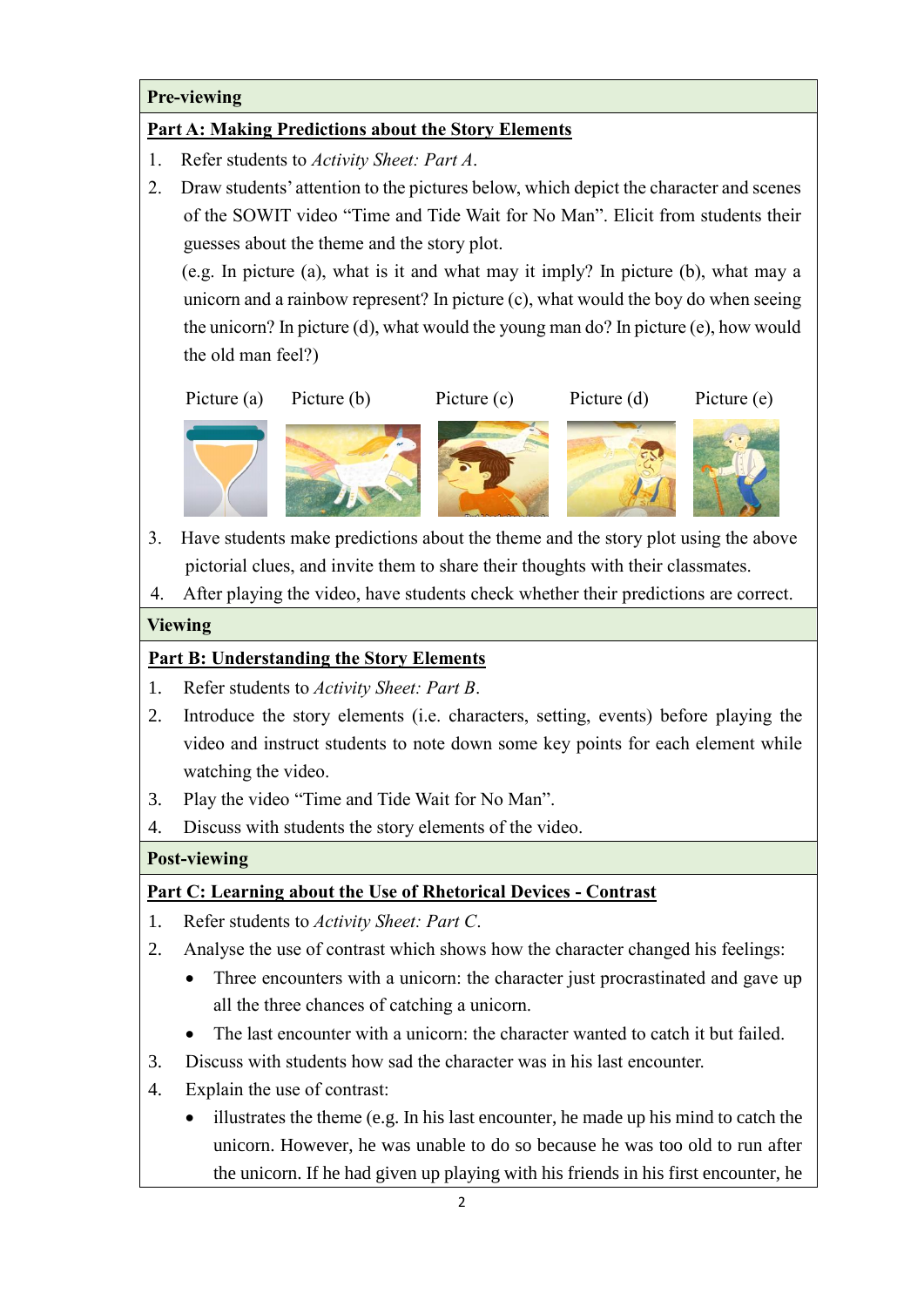would have caught the unicorn. Time is dripping away like sand in an hourglass, which cannot be reversed. We should not wait but take immediate action.)

5. Play the video again whenever necessary.

# **Part D: Understanding the Saying of Wisdom**

- 1. Refer students to *Activity Sheet: Part D*.
- 2. Revisit the meaning of the saying "Time and tide wait for no man." with students (i.e. we must seize the moment and act immediately).
- 3. Ask students to write a recount of an incident that shows how important being proactive is using the sentence pattern *"If I …, I will…"*.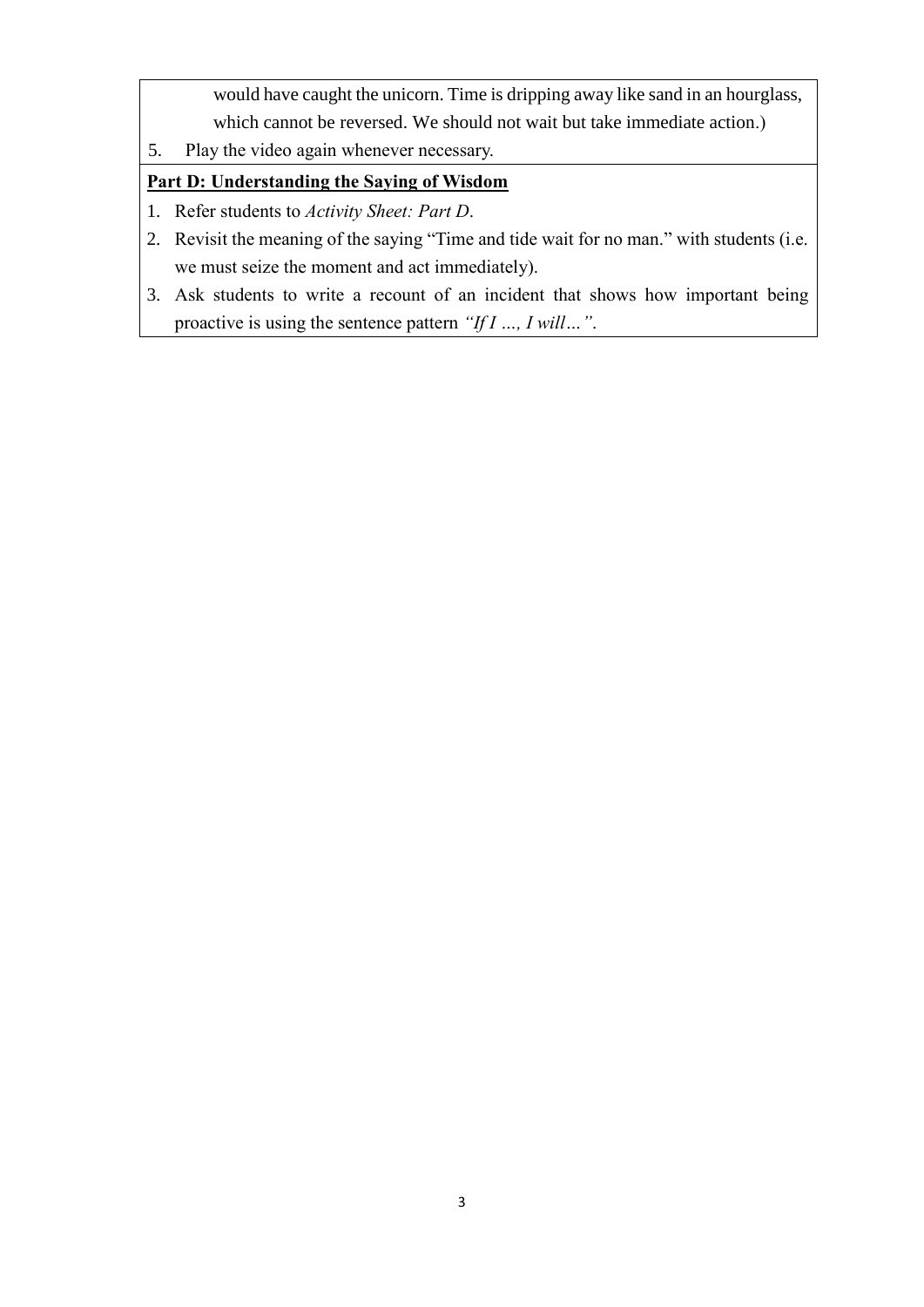# **SOWIT Video Series – "Time and Tide Wait for No Man" Activity Sheets**

# **(Pre-viewing)**

### **Part A: Making Predictions about the Story Elements**

1. What do you think the video is about? Look at the pictures below, which depict the theme and scenes of the SOWIT video "Time and Tide Wait for No Man". Write your thoughts in the table.

| Prediction                                            | Confirmation                      |
|-------------------------------------------------------|-----------------------------------|
|                                                       | (Was your<br>prediction correct?) |
| (a) What is it? What may it imply?                    |                                   |
| (b) What may a unicorn and a rainbow<br>represent?    |                                   |
| (c) What would the boy do when seeing<br>the unicorn? |                                   |
| (d) What would the young man do?                      |                                   |
| (e) How would the old man feel?                       |                                   |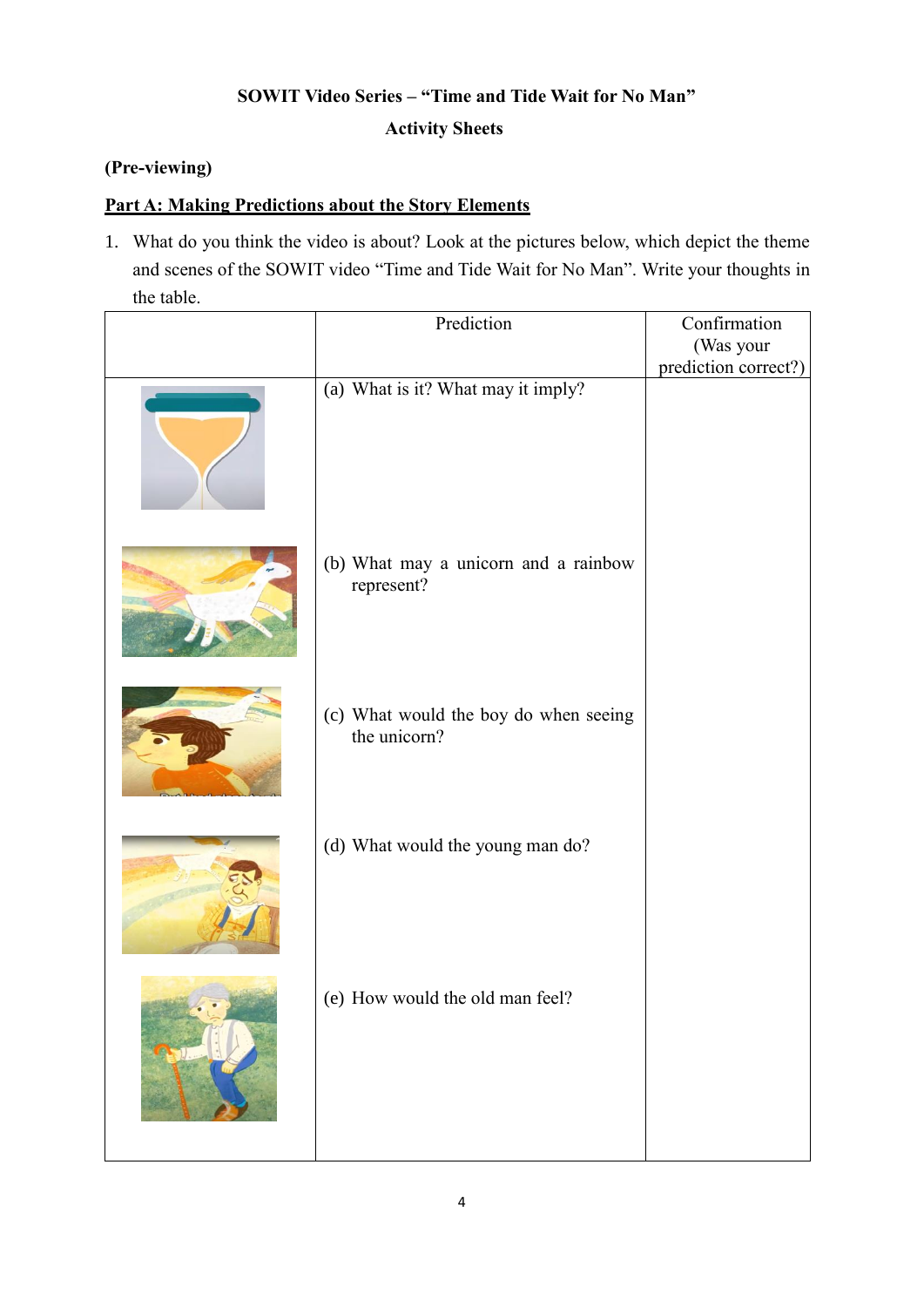# **(Viewing)**

# **Part B: Understanding the Story Elements**

1. Complete the table about the characters and the setting of the story by filling in the blanks.

| The characters |                                                                                                            |  |  |  |
|----------------|------------------------------------------------------------------------------------------------------------|--|--|--|
|                | $\left( \text{a} \right)$ an $\qquad \qquad$                                                               |  |  |  |
|                | (b) the old man's $\frac{1}{\sqrt{1-\frac{1}{2}}\sqrt{1-\frac{1}{2}}\left(\frac{1}{2}-\frac{1}{2}\right)}$ |  |  |  |
|                |                                                                                                            |  |  |  |
| The setting    |                                                                                                            |  |  |  |
|                | (d) in a                                                                                                   |  |  |  |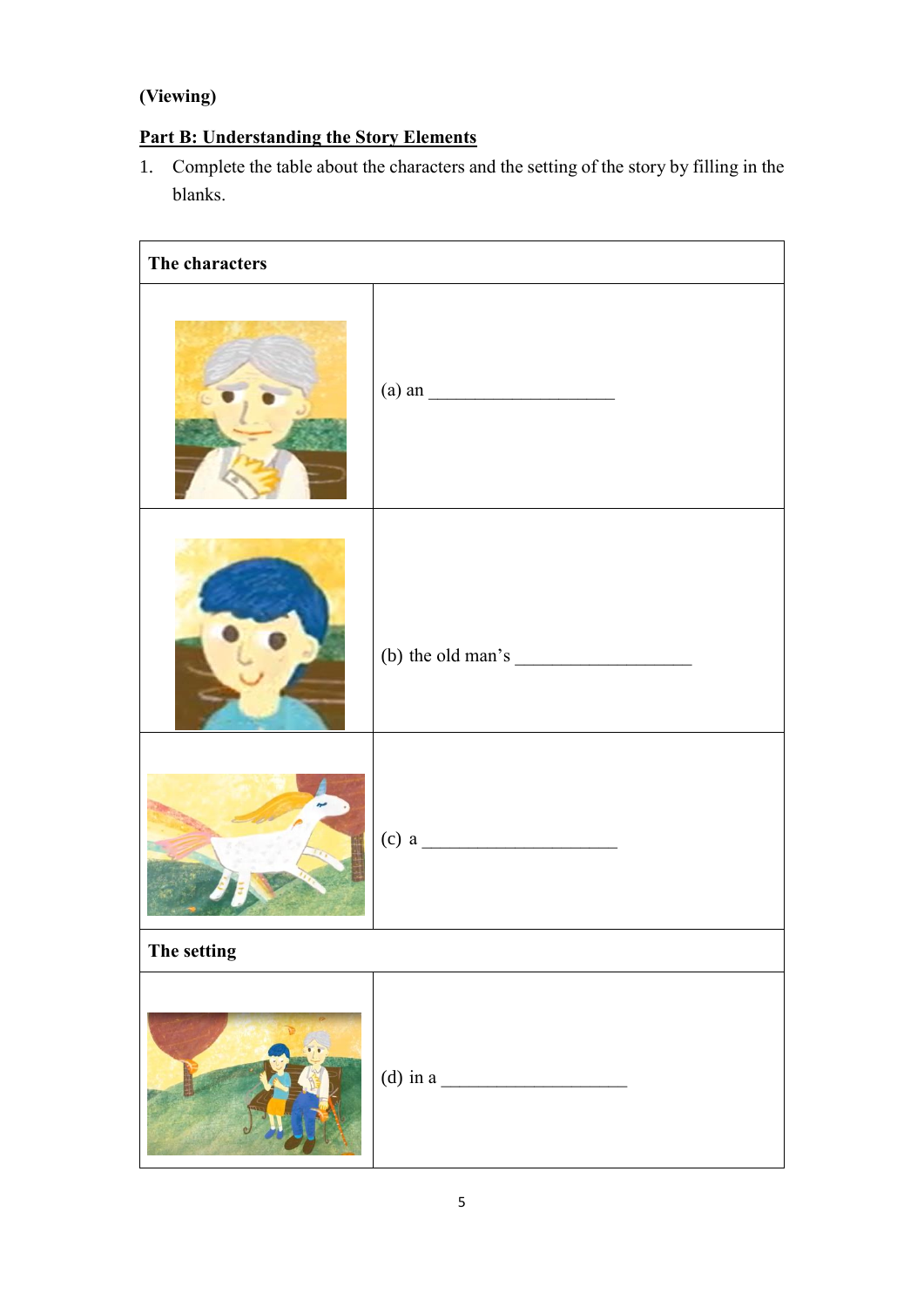2. Watch the video. The following pictures show the events of the story. Number the pictures in the order of occurrence. The first one has been done as an example.

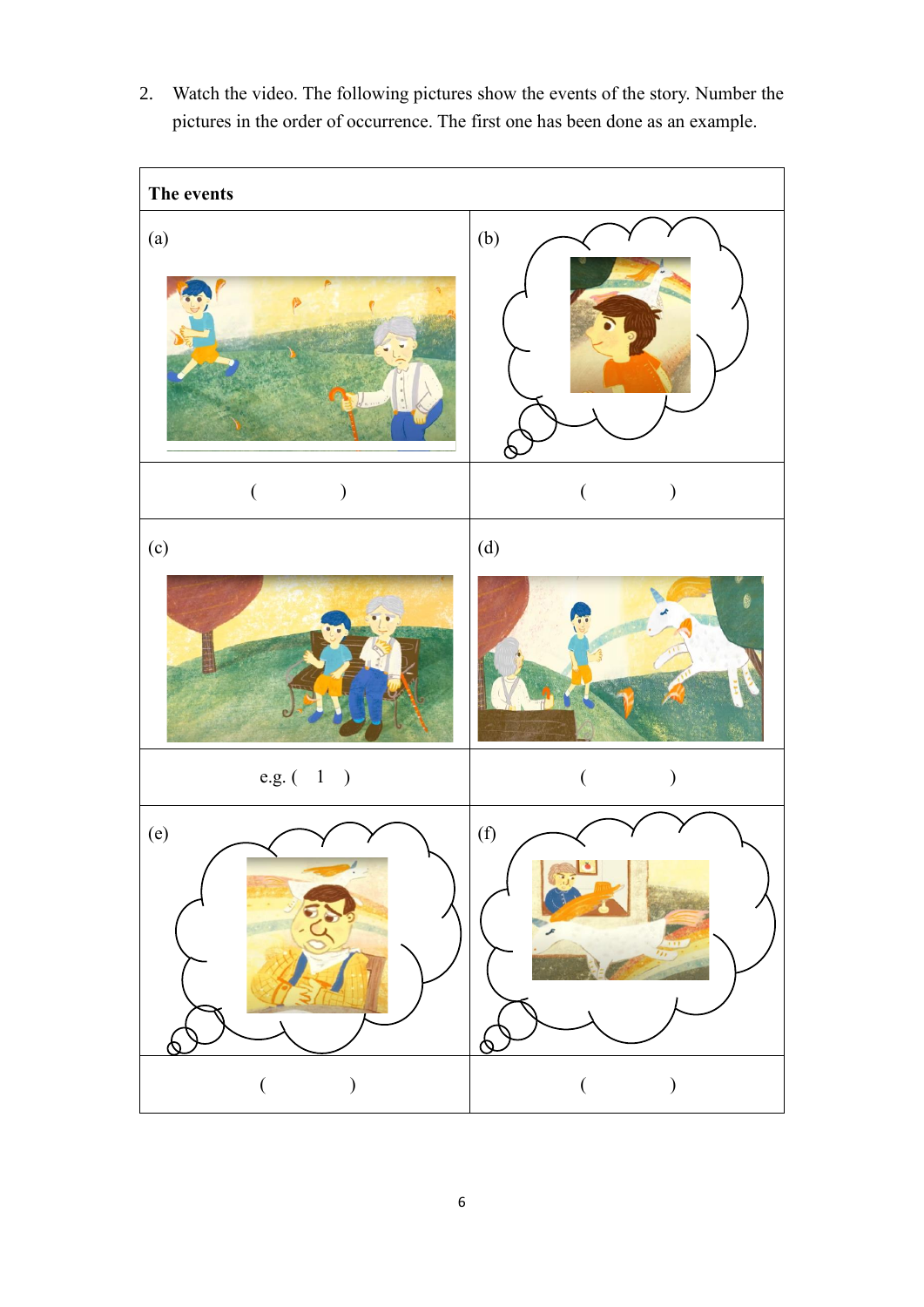# **(Post-viewing)**

# **Part C: Learning about the Use of Rhetorical Devices - Contrast**

1. The old man talked to his grandson about his encounters with a unicorn at different stages of his life. Did he take any actions? Why did he do that? How did he feel? Write your answers in the space provided. The first one has been done as an example.

| Encounter with the<br>unicorn | Did he take any<br>action? | Why did he do that?                                             | How did he feel? |
|-------------------------------|----------------------------|-----------------------------------------------------------------|------------------|
| (a)                           | e.g. No.                   | e.g. He wanted to $\mid$ (d)<br>play<br>with<br>his<br>friends. |                  |
| (b)                           |                            |                                                                 |                  |
| (c)                           |                            |                                                                 |                  |
| (e)                           |                            |                                                                 | (f)              |

2. Why did the old man act and feel differently in the end?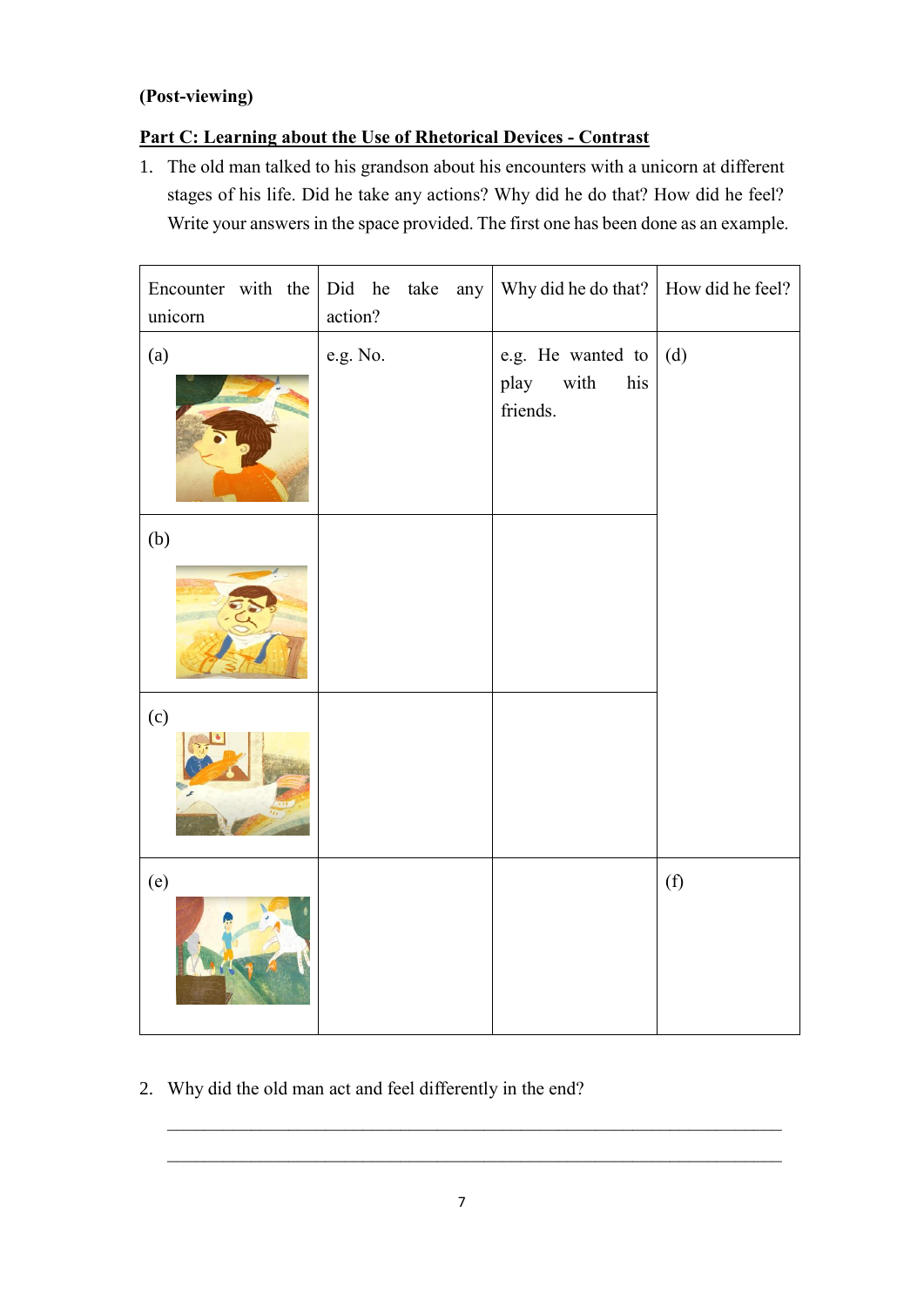### **Part D: Understanding the Saying of Wisdom**

- 1. What is the message conveyed by the story?
- 2. What is the meaning of the saying "Time and tide wait for no man"?
- 3. Think of a regretful experience in which you were not proactive enough, and write a recount of it. What was it about? What did you do wrongly? To avoid making the same mistake again, what will you do if you encounter the same/similar situation in the future? You may use the sentence pattern *"If I …, I will …"* to talk about your future plan.

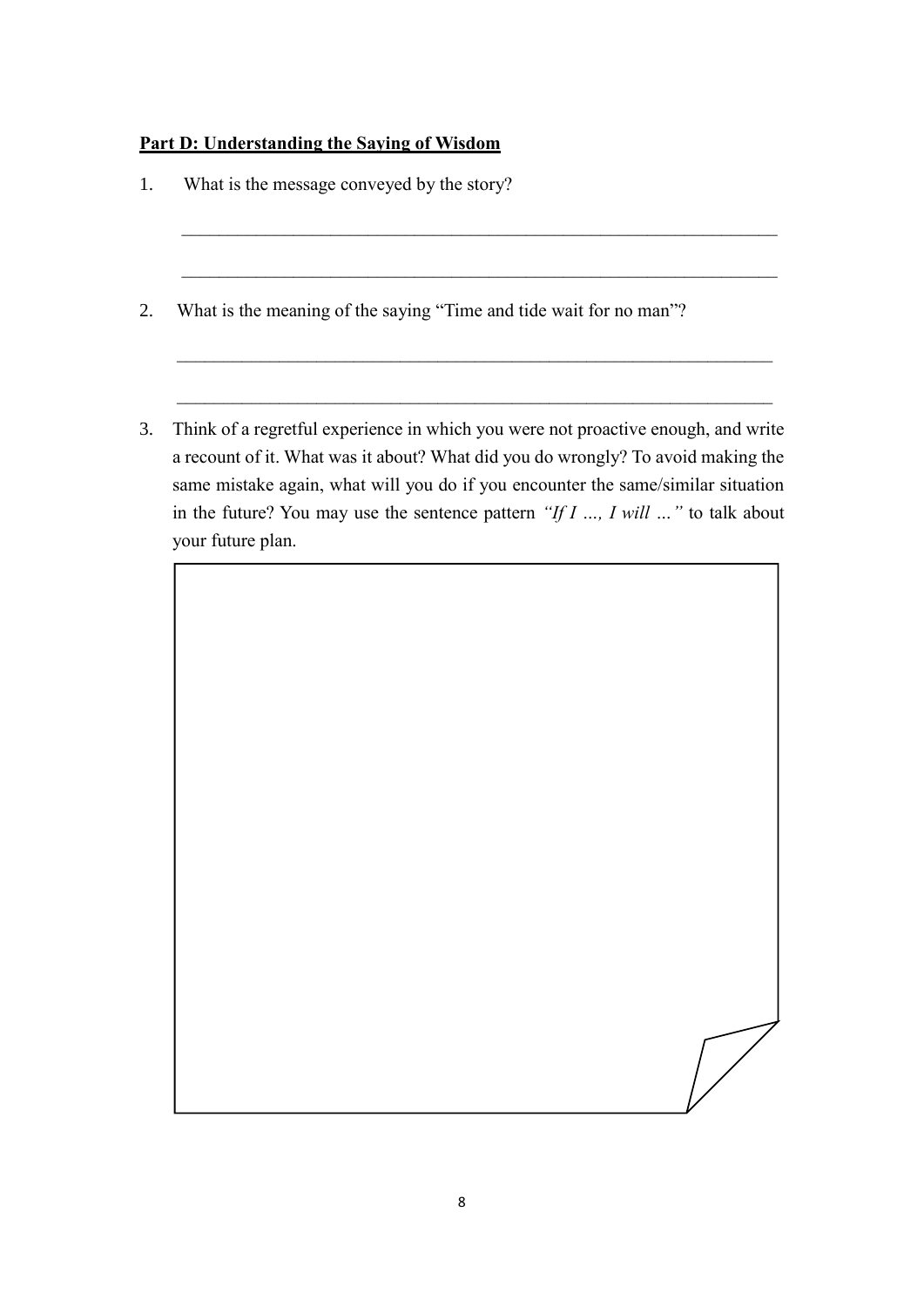# **SOWIT Video Series – "Time and Tide Wait for No Man" Activity Sheets (Suggested Answers)**

### **Part A: Making Predictions about the Story Elements**

- 1(a) It is an hourglass. It may imply that time is dripping away like sand in an hourglass, which cannot be reversed. (Accept any reasonable answers.)
- 1(b) A unicorn may represent a dream (something which is desirable but hard to get). A rainbow may represent hope (something which is positive). -*(A more elaborate answer)* A unicorn is a magical creature symbolising purity, life and joy in many cultures; it may also represent a dream (something which is desirable but hard to get/elusive), positivity, joy, hope and pride. A rainbow is considered special across many cultures and religions. It often symbolises hope and a promise of better times to come (something which is positive). (Accept any reasonable answers.)
- 1(c) The boy would ignore the unicorn. (Accept any reasonable answers.)
- 1(d) The young man would just sit there. (Accept any reasonable answers.)
- 1(e) The old man would feel sad. (Accept any reasonable answers.)

### **Part B: Understanding the Story Elements**

- 1(a) an old man
- 1(b) the old man's grandson/grandchild
- 1(c) a unicorn
- 1(d) in a park/garden
- $2(a)$  6
- $2(b)$  2
- 2(c) *1 (given)*
- $2(d) 5$
- $2(e)$  3
- $2(f)$  4

### **Part C: Learning about the Use of Rhetorical Devices – Contrast**

- 1(a) *No. He wanted to play with his friends. (given)*
- $1(b)$  No. He didn't want to move.  $1(d)$ : He was indifferent/lazy/indolent.
	-
- 1(c) No. He needed to rest. (Accept any reasonable answers.)
- 
- 1(e) Yes. He wanted to catch the unicorn.
- 1(f) He was excited at first but was sad/frustrated/upset at last. (Accept any reasonable answers.)